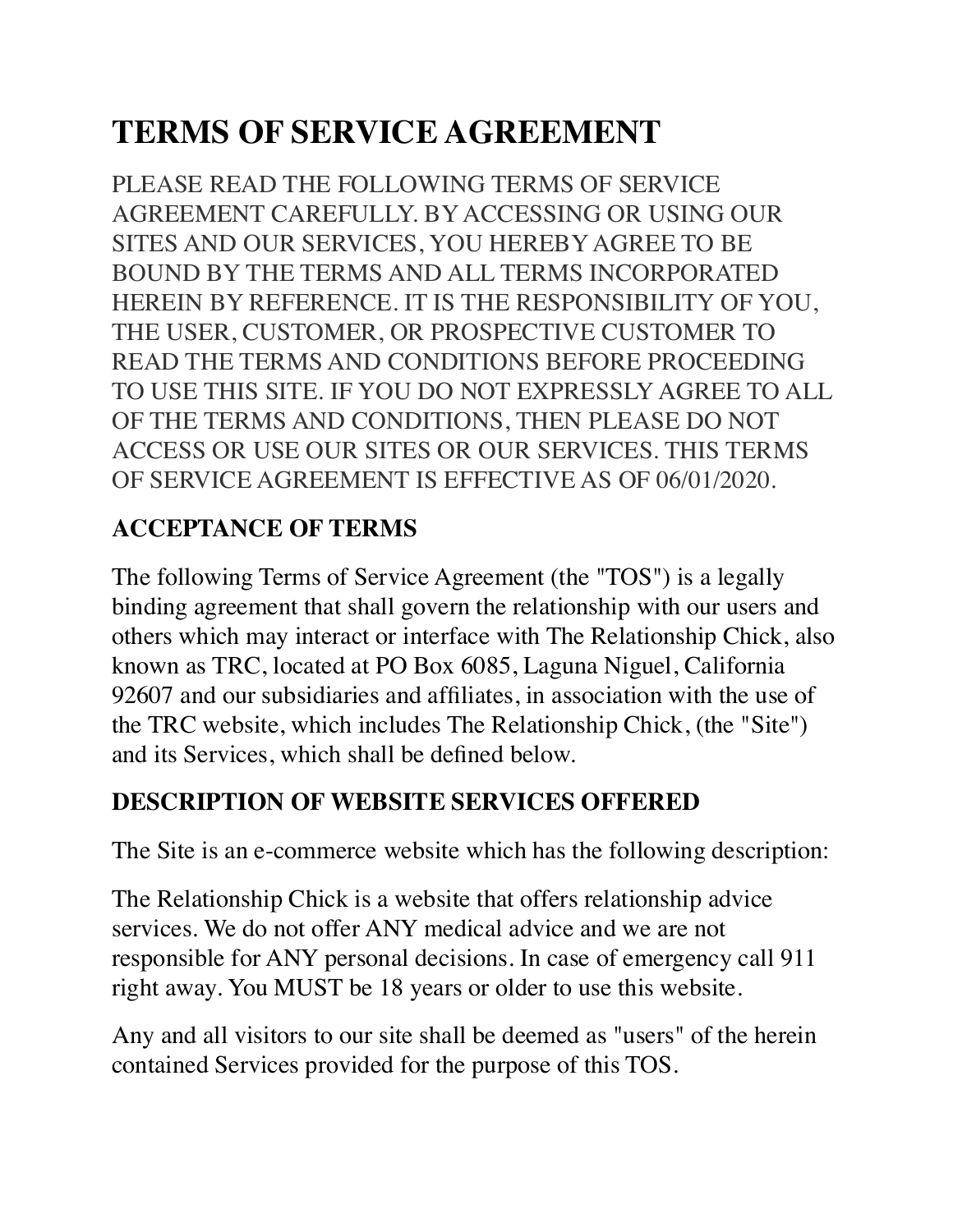The user acknowledges and agrees that the Services provided and made available through our website and applications, which may include some mobile applications and that those applications may be made available on various social media networking sites and numerous other platforms and downloadable programs, are the sole property of The Relationship Chick. At its discretion, The Relationship Chick may offer additional website Services and/or products, or update, modify or revise any current content and Services, and this Agreement shall apply to any and all additional Services and/or products and any and all updated, modified or revised Services unless otherwise stipulated. The Relationship Chick does hereby reserve the right to cancel and cease offering any of the aforementioned Services and/or products. You, as the end user acknowledge, accept and agree that The Relationship Chick shall not be held liable for any such updates, modifications, revisions, suspensions or discontinuance of any of our Services and/or products. Your continued use of the Services provided, after such posting of any updates, changes, and/or modifications shall constitute your acceptance of such updates, changes and/or modifications, and as such, frequent review of this Agreement and any and all applicable terms and policies should be made by you to ensure you are aware of all terms and policies currently in effect. Should you not agree to the updated, revised or modified terms, you must stop using the provided Services forthwith.

Furthermore, the user understands, acknowledges and agrees that the Services offered shall be

provided "AS IS" and as such The Relationship Chick shall not assume any responsibility or obligation for the timeliness, missed delivery, deletion and/or any failure to store user content, communication or personalization settings.

#### **CAUTIONS FOR GLOBAL USE AND EXPORT AND IMPORT COMPLIANCE**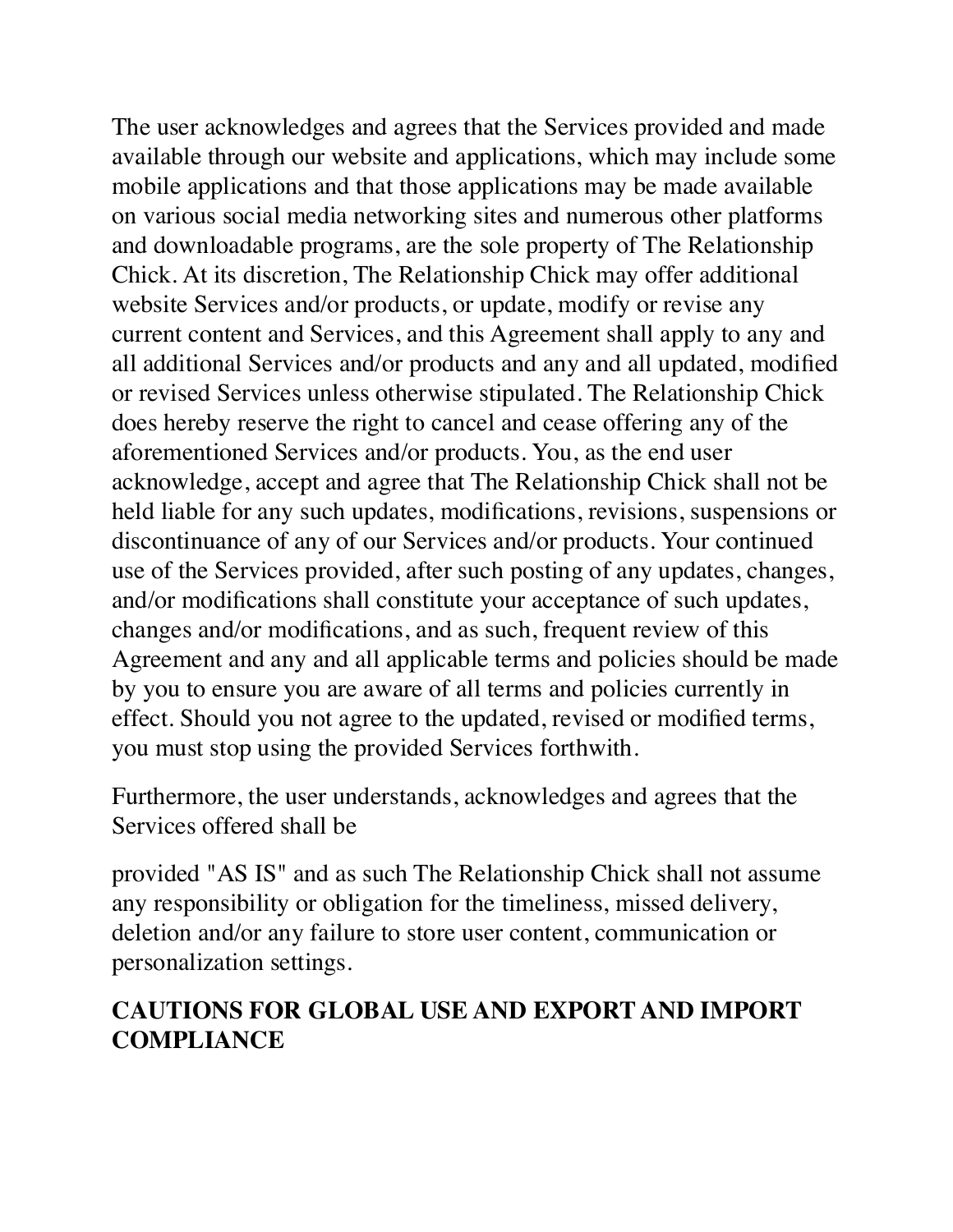Due to the global nature of the internet, through the use of our network you hereby agree to comply with all local rules relating to online conduct and that which is considered acceptable Content. Uploading, posting and/or transferring of software, technology and other technical data may be subject to the export and import laws of the United States and possibly other countries. Through the use of our network, you thus agree to comply with all applicable export and import laws, statutes and regulations, including, but not limited to, the Export Administration Regulations (http://www.access.gpo.gov/bis/ear/ear\_data.html), as well as the sanctions control program of the United States (http:// www.treasury.gov/resource- center/sanctions/Programs/Pages/ Programs.aspx). Furthermore, you state and pledge that you:

- a) are not on the list of prohibited individuals which may be identified on any government export exclusion report (http:// www.bis.doc.gov/complianceandenforcement/liststocheck.htm) nor a member of any other government which may be part of an export-prohibited country identified in applicable export and import laws and regulations;
- b) agree not to transfer any software, technology or any other technical data through the use of our network Services to any export-prohibited country;
- c) agree not to use our website network Services for any military, nuclear, missile, chemical or biological weaponry end uses that would be a violation of the U.S. export laws; and
- d) agree not to post, transfer nor upload any software, technology or any other technical data which would be in violation of the U.S. or other applicable export and/or import laws.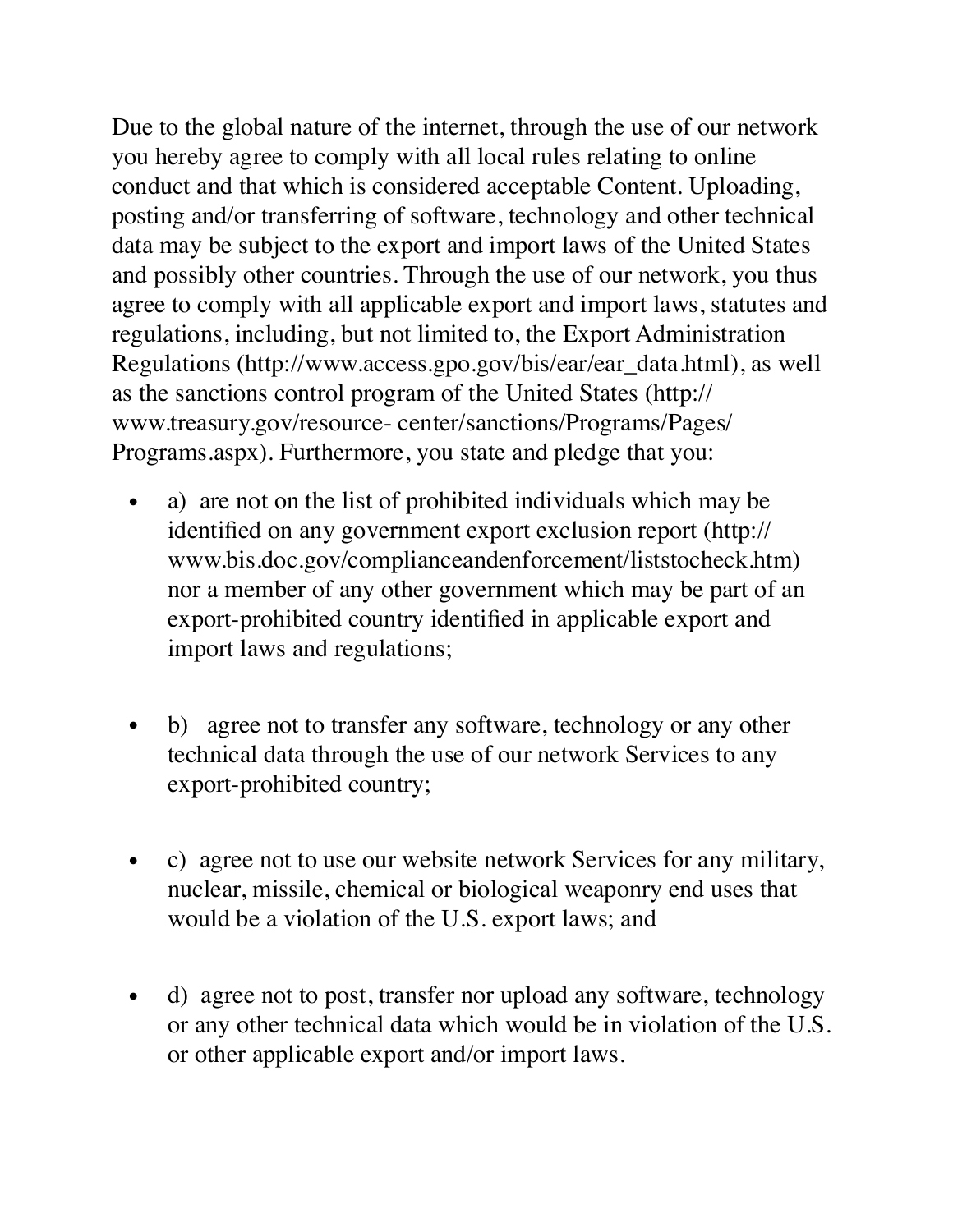#### **CONTENT PLACED OR MADE AVAILABLE FOR COMPANY SERVICES**

The Relationship Chick shall not lay claim to ownership of any content submitted by any visitor or user, nor make such content available for inclusion on our website Services. Therefore, you hereby grant and allow for The Relationship Chick the below listed worldwide, royaltyfree and non-exclusive licenses, as applicable:

- a) The content submitted or made available for inclusion on the publicly accessible areas of The Relationship Chick's sites, the license provided to permit to use, distribute, reproduce, modify, adapt, publicly perform and/or publicly display said Content on our network Services is for the sole purpose of providing and promoting the specific area to which this content was placed and/or made available for viewing. This license shall be available so long as you are a member of The Relationship Chick's sites, and shall terminate at such time when you elect to discontinue your membership.
- b) Photos, audio, video and/or graphics submitted or made available for inclusion on the publicly accessible areas of The Relationship Chick's sites, the license provided to permit to use, distribute, reproduce, modify, adapt, publicly perform and/or publicly display said

Content on our network Services are for the sole purpose of providing and promoting the specific area in which this content was placed and/or made available for viewing. This license shall be available so long as you are a member of The Relationship Chick's sites and shall terminate at such time when you elect to discontinue your membership.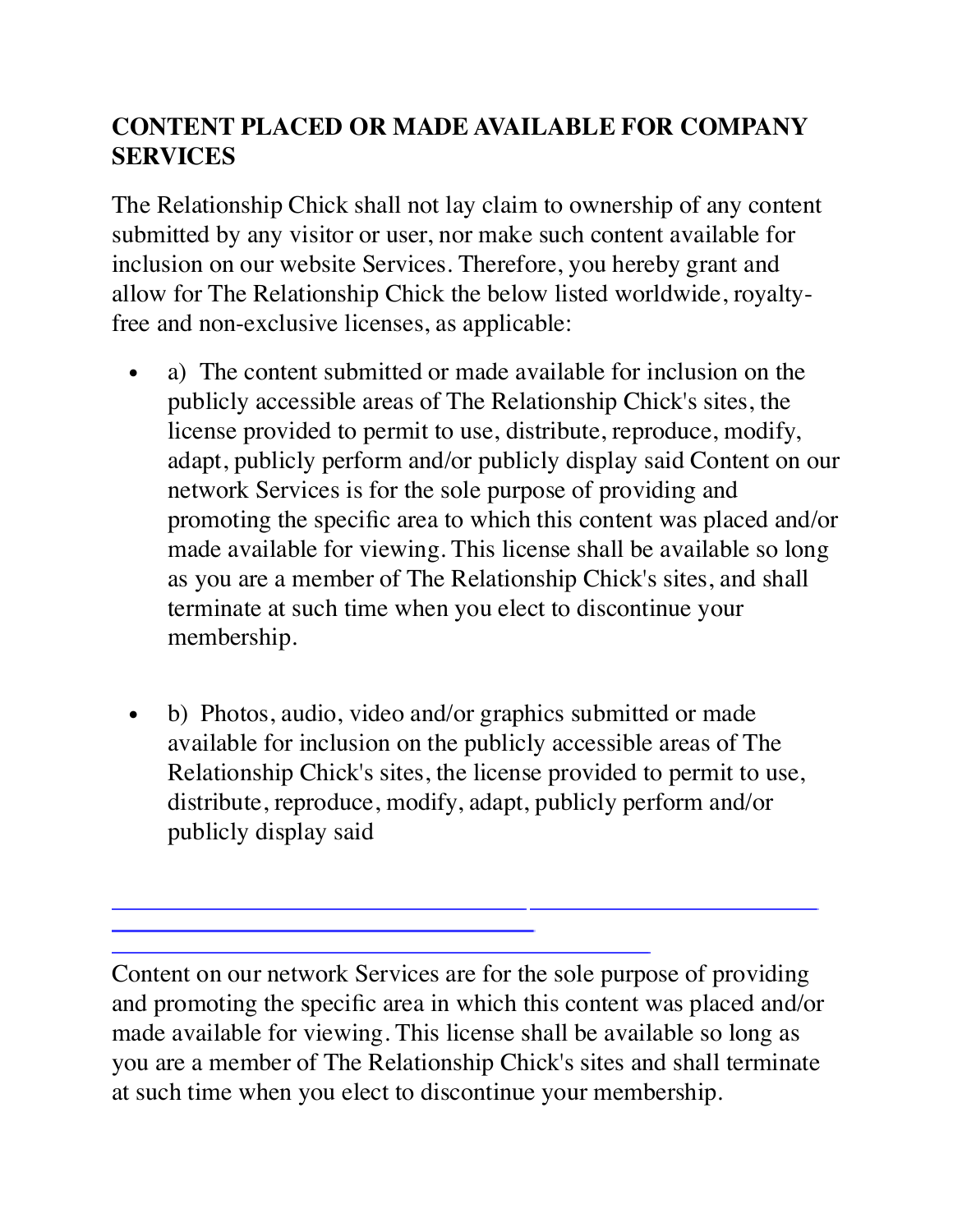c) For any other content submitted or made available for inclusion on the publicly accessible areas of The Relationship Chick's sites, the continuous, binding and completely sub- licensable license which is meant to permit to use, distribute, reproduce, modify, adapt, publish, translate, publicly perform and/or publicly display said content, whether in whole or in part, and the incorporation of any such Content into other works in any arrangement or medium current used or later developed.

Those areas which may be deemed "publicly accessible" areas of The Relationship Chick's sites are those such areas of our network properties which are meant to be available to the general public, and which would include message boards and groups that are openly available to users.

# **CONTRIBUTIONS TO COMPANY WEBSITE**

The Relationship Chick provides an area for our users to contribute feedback to our website. When you submit ideas, documents, suggestions and/or proposals ("Contributions") to our site, you acknowledge and agree that:

a) your contributions do not contain any type of confidential or proprietary information;

b) TRC shall not be liable or under any obligation to ensure or maintain confidentiality, expressed or implied, related to any Contributions;

c) TRC shall be entitled to make use of and/or disclose any such Contributions in any such manner as they may see fit;

d) The contributor's Contributions shall automatically become the sole property of TRC ;and

e) TRC is under no obligation to either compensate or provide any form of reimbursement in any manner or nature.

# **INDEMNITY**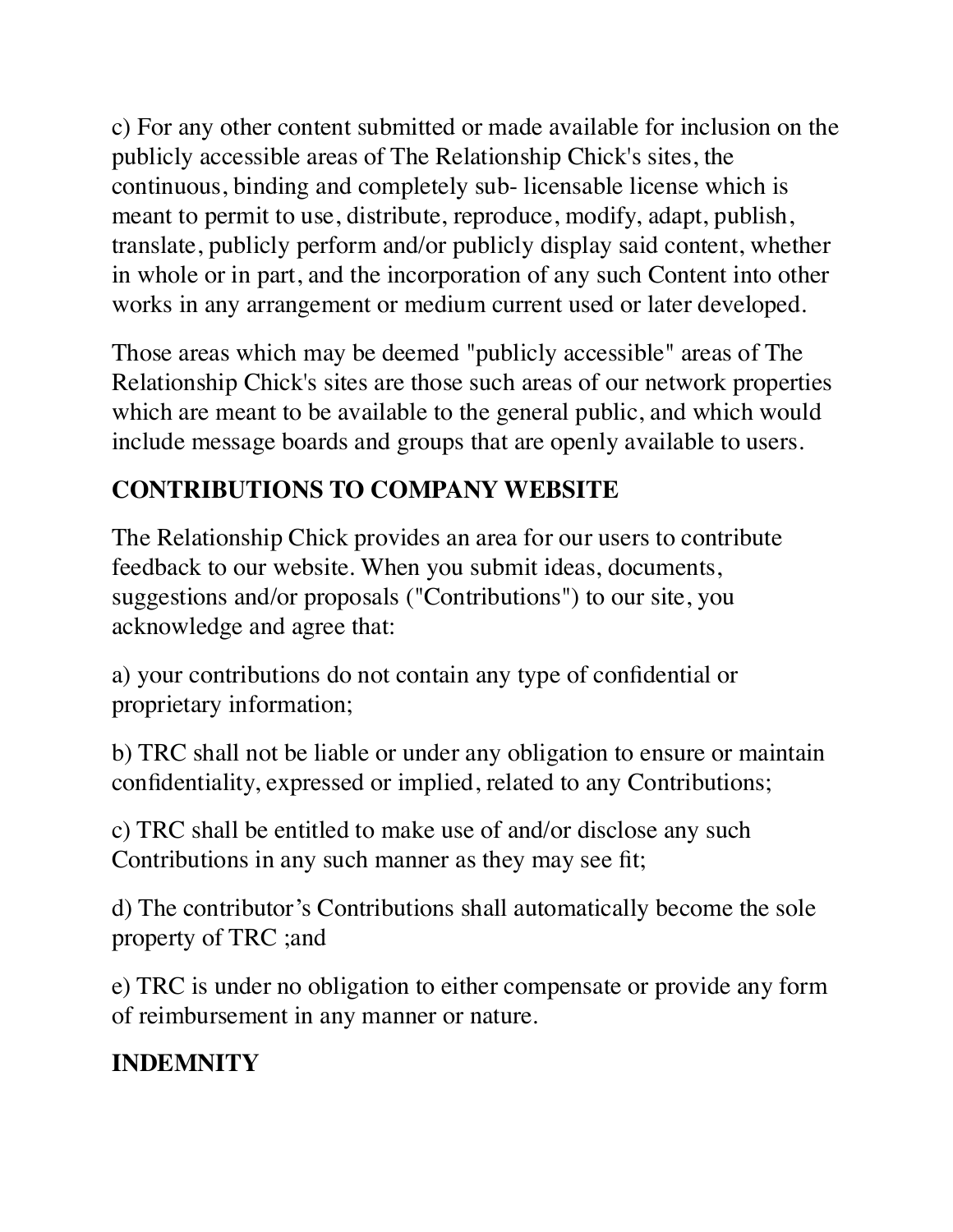All users herein agree to insure and holdThe Relationship Chick, our subsidiaries, affiliates, agents, employees, officers, partners and/or licensors blameless or not liable for any claim or demand, which may include, but is not limited to, reasonable attorney fees made by any third party which may arise from any content a user of our site may submit, post, modify, transmit or otherwise make available through our Services, the use of TRC Services or your connection with these Services, your violations of the Terms of Service and/or your violation of any such rights of another person.

# **COMMERCIAL REUSE OF SERVICES**

The user herein agrees not to replicate, duplicate, copy, trade, sell, resell nor exploit for any commercial reason any part, use of, or access to TRC's sites.

# **MODIFICATIONS**

The Relationship Chick shall reserve the right at any time it may deem fit, to modify, alter and or discontinue, whether temporarily or permanently, our service, or any part thereof, with or without prior notice. In addition, we shall not be held liable to you or to any third party for any such alteration, modification, suspension and/or discontinuance of our Services, or any part thereof.

# **ADVERTISERS**

Any correspondence or business dealings with, or the participation in any promotions of, advertisers located on or through our Services, which may include the payment and/or delivery of such related goods and/or Services, and any such other term, condition, warranty and/or representation associated with such dealings, are and shall be solely between you and any such advertiser. Moreover, you herein agree that The Relationship Chick shall not be held responsible or liable for any loss or damage of any nature or manner incurred as a direct result of any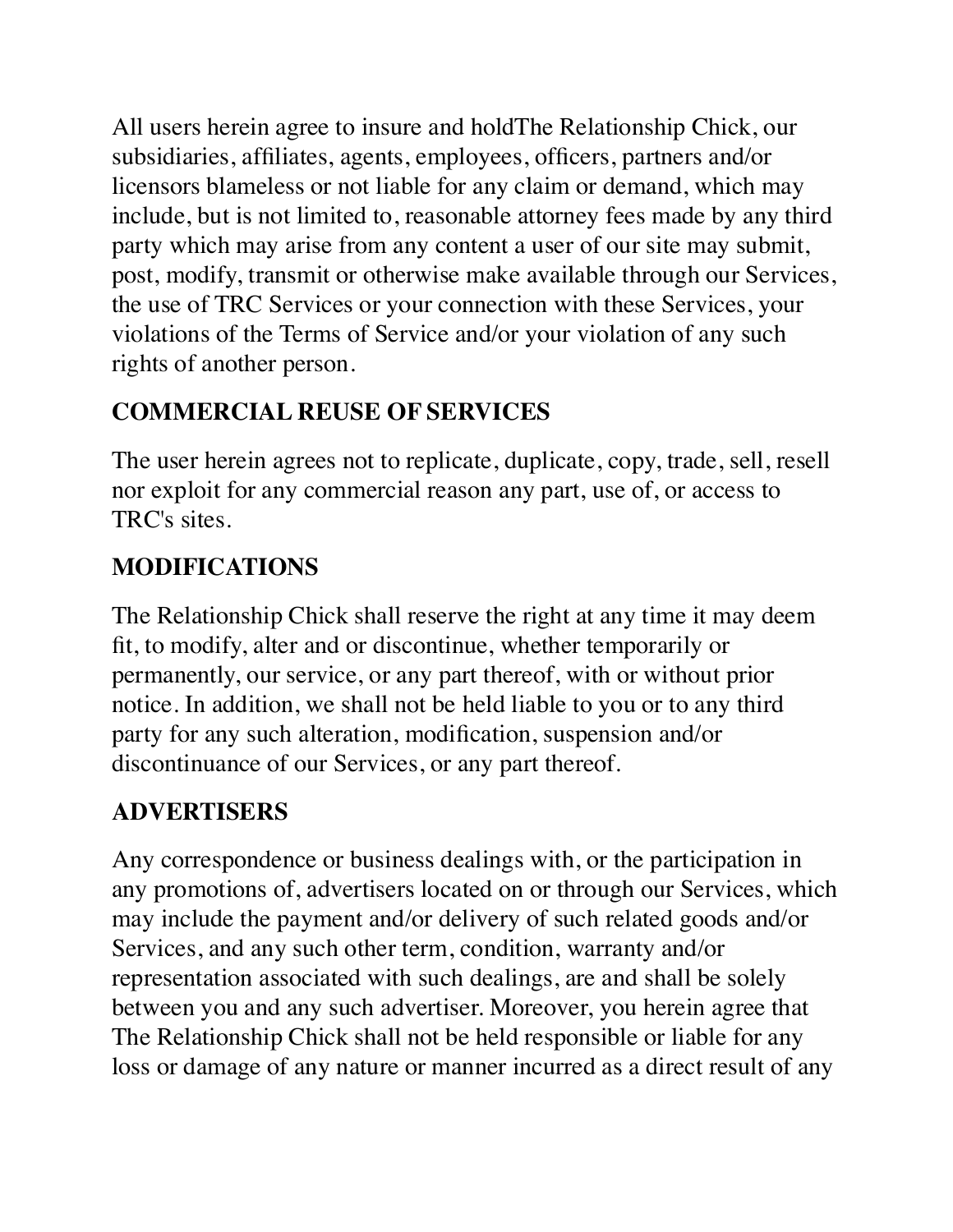such dealings or as a result of the presence of such advertisers on our website.

# **LINKS**

Either The Relationship Chick or any third parties may provide links to other websites and/or resources. Thus, you acknowledge and agree that we are not responsible for the availability of any such external sites or resources, and as such, we do not endorse nor are we responsible or liable for any content, products, advertising or any other materials, on or available from such third party sites or resources. Furthermore, you acknowledge and agree that The Relationship Chick shall not be responsible or liable, directly or indirectly, for any such damage or loss which may be a result of, caused or allegedly to be caused by or in connection with the use of or the reliance on any such content, goods or Services made available on or through any such site or resource.

# **PROPRIETARY RIGHTS**

You do hereby acknowledge and agree that The Relationship Chick's Services and any essential software that may be used in connection with our Services ("Software") shall contain proprietary and confidential material that is protected by applicable intellectual property rights and other laws. Furthermore, you herein acknowledge and agree that any Content which may be contained in any advertisements or information presented by and through our Services or by advertisers is protected by copyrights, trademarks, patents or other proprietary rights and laws. Therefore, except for that which is expressly permitted by applicable law or as authorized by The Relationship Chick or such applicable licensor, you agree not to alter, modify, lease, rent, loan, sell, distribute, transmit, broadcast, publicly perform and/or created any plagiaristic works which are based on The Relationship Chick Services (e.g. Content or Software), in whole or part.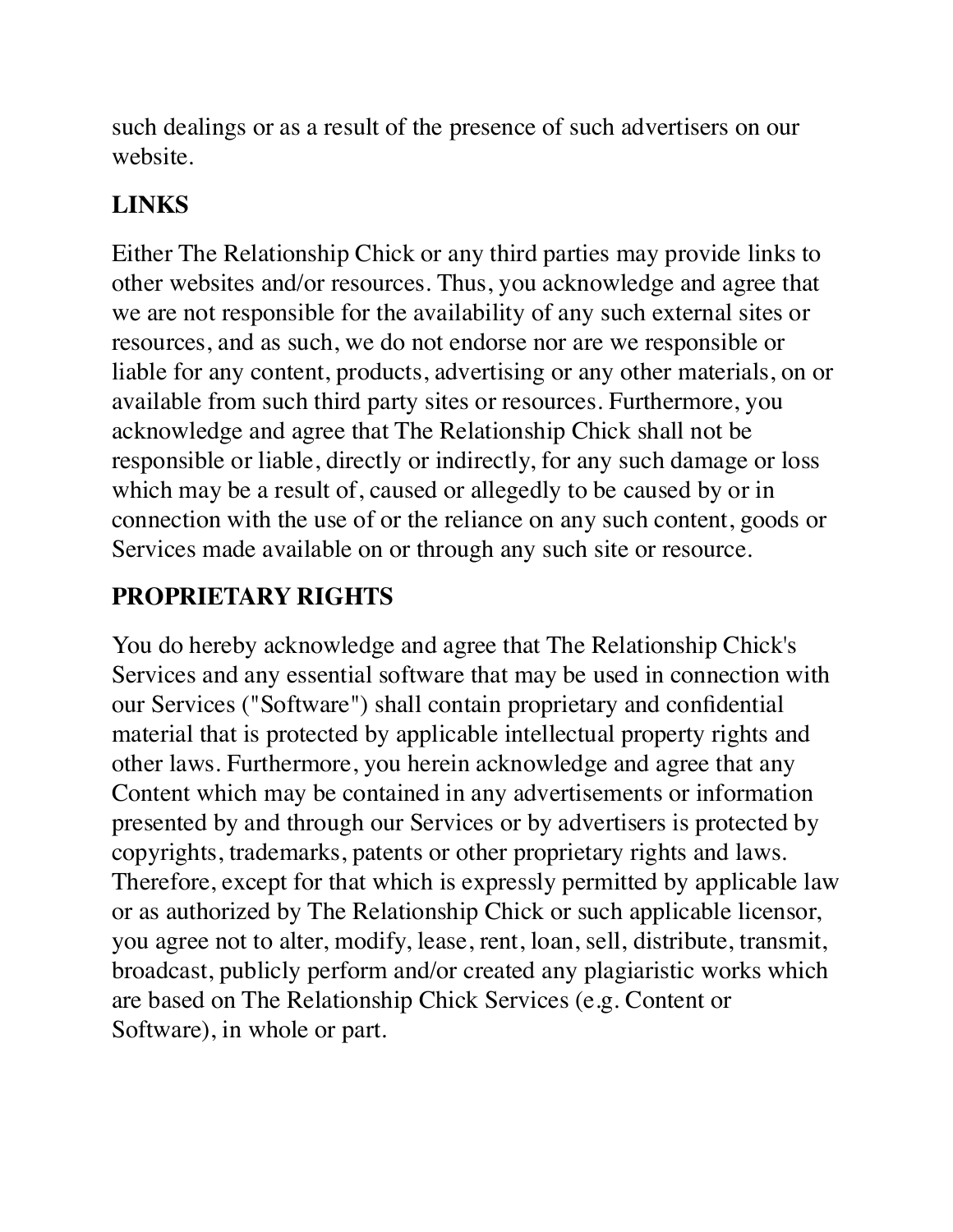The Relationship Chick herein has granted you personal, nontransferable and non-exclusive rights and/or license to make use of the object code or our Software on a single computer, as long as you do not, and shall not, allow any third party to duplicate, alter, modify, create or plagiarize work from, reverse engineer, reverse assemble or otherwise make an attempt to locate

or discern any source code, sell, assign, sublicense, grant a security interest in and/or otherwise transfer any such right in the Software. Furthermore, you do herein agree not to alter or change the Software in any manner, nature or form, and as such, not to use any modified versions of the Software, including and without limitation, for the purpose of obtaining unauthorized access to our Services. Lastly, you also agree not to access or attempt to access our Services through any means other than through the interface which is provided by The Relationship Chick for use in accessing our Services.

#### **WARRANTY DISCLAIMERS**

#### YOU HEREIN EXPRESSLY ACKNOWLEDGE AND AGREE THAT:

• a) THE USE OF THE RELATIONSHIP CHICK SERVICES AND SOFTWARE ARE AT THE SOLE RISK BY YOU. OUR SERVICES AND SOFTWARE SHALL BE PROVIDED ON AN "AS IS" AND/OR "AS AVAILABLE" BASIS. THE RELATIONSHIP CHICK AND OUR SUBSIDIARIES, AFFILIATES, OFFICERS, EMPLOYEES, AGENTS, PARTNERS AND LICENSORS EXPRESSLY DISCLAIM ANY AND ALL WARRANTIES OF ANY KIND WHETHER EXPRESSED OR IMPLIED, INCLUDING, BUT NOT LIMITED TO ANY IMPLIED WARRANTIES OF TITLE, MERCHANTABILITY, FITNESS FOR A PARTICULAR PURPOSE AND NON-INFRINGEMENT.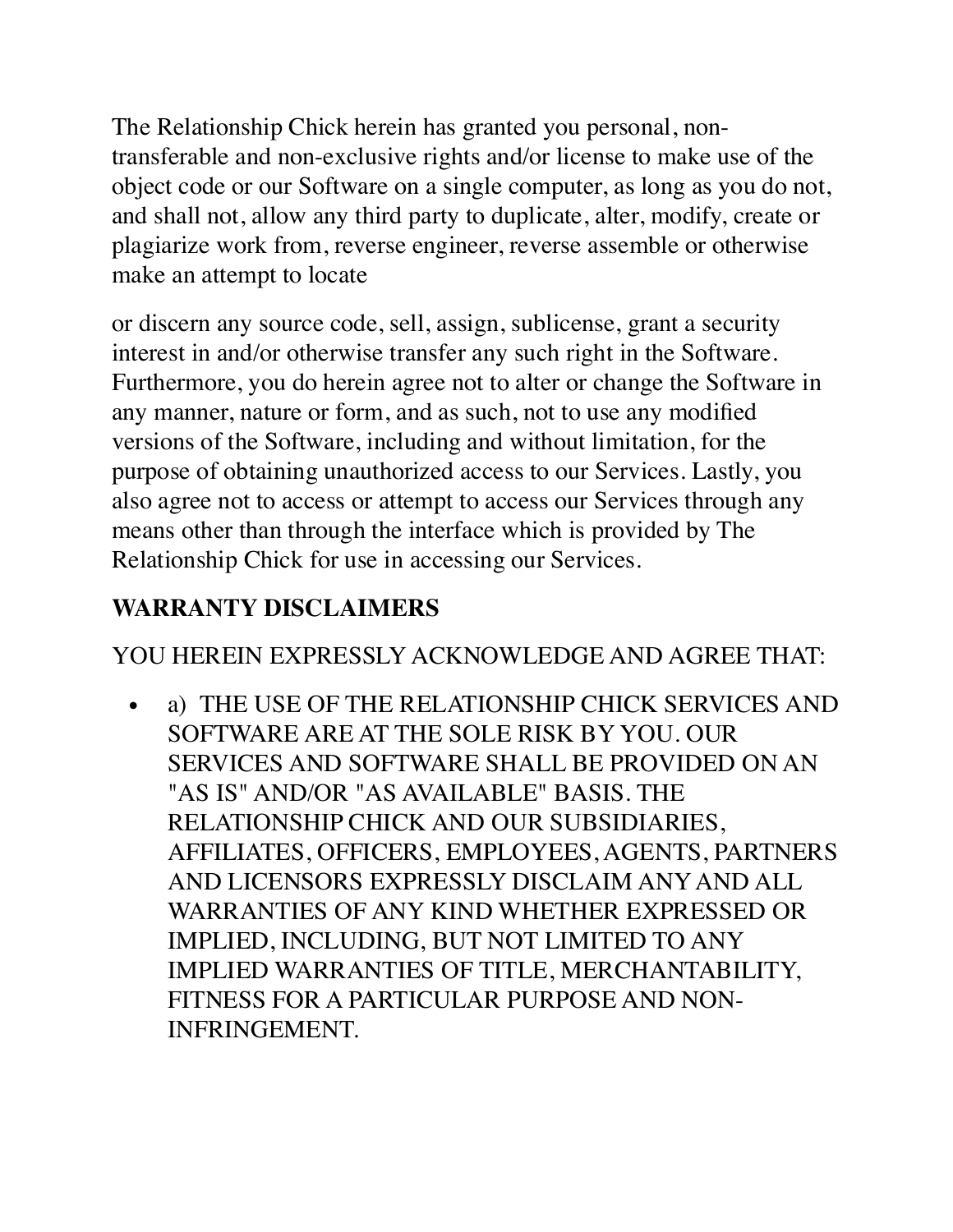- b) THE RELATIONSHIP CHICK AND OUR SUBSIDIARIES, OFFICERS, EMPLOYEES, AGENTS, PARTNERS AND LICENSORS MAKE NO SUCH WARRANTIES THAT (i) THE RELATIONSHIP CHICK SERVICES OR SOFTWARE WILL MEET YOUR REQUIREMENTS; (ii) THE RELATIONSHIP CHICK SERVICES OR SOFTWARE SHALL BE UNINTERRUPTED, TIMELY, SECURE OR ERROR-FREE; (iii) THAT SUCH RESULTS WHICH MAY BE OBTAINED FROM THE USE OF THE THE RELATIONSHIP CHICK SERVICES OR SOFTWARE WILL BE ACCURATE OR RELIABLE; (iv) QUALITY OF ANY PRODUCTS, SERVICES, ANY INFORMATION OR OTHER MATERIAL WHICH MAY BE PURCHASED OR OBTAINED BY YOU THROUGH OUR SERVICES OR SOFTWARE WILL MEET YOUR EXPECTATIONS; AND (v) THAT ANY SUCH ERRORS CONTAINED IN THE SOFTWARE SHALL BE CORRECTED.
- c) ANY INFORMATION OR MATERIAL DOWNLOADED OR OTHERWISE OBTAINED BY WAY OF THE RELATIONSHIP CHICK SERVICES OR SOFTWARE SHALL BE ACCESSED BY YOUR SOLE DISCRETION AND SOLE RISK, AND AS SUCH YOU SHALL BE SOLELY RESPONSIBLE FOR AND HEREBY WAIVE ANY AND ALL CLAIMS AND CAUSES OF ACTION WITH RESPECT TO ANY DAMAGE TO YOUR COMPUTER AND/OR INTERNET ACCESS, DOWNLOADING AND/OR DISPLAYING, OR FOR ANY LOSS OF DATA THAT COULD RESULT FROM THE DOWNLOAD OF ANY SUCH INFORMATION OR MATERIAL.
- d) NO ADVICE AND/OR INFORMATION, DESPITE WHETHER WRITTEN OR ORAL,THAT MAY BE OBTAINED BY YOU FROM THE RELATIONSHIP CHICK OR BY WAY OF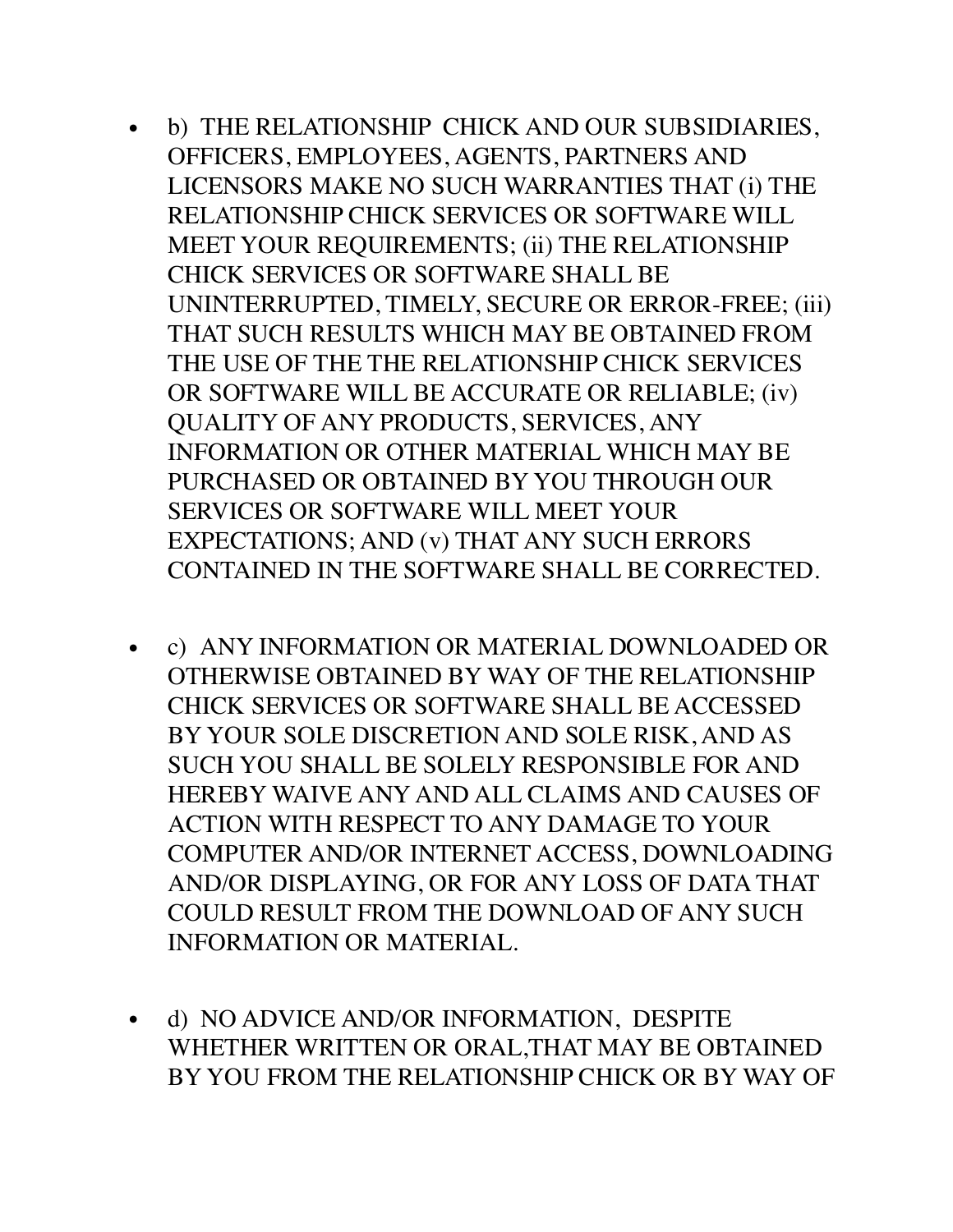#### OR FROM OUR SERVICES OR SOFTWARE SHALL CREATE ANY WARRANTY NOT EXPRESSLY STATED IN THE TOS.

• e) A SMALL PERCENTAGE OF SOME USERS MAY EXPERIENCE SOME DEGREE OF

EPILEPTIC SEIZURE WHEN EXPOSED TO CERTAIN LIGHT PATTERNS OR BACKGROUNDS THAT MAY BE CONTAINED ON A COMPUTER SCREEN OR WHILE USING OUR SERVICES. CERTAIN CONDITIONS MAY INDUCE A PREVIOUSLY UNKNOWN CONDITION OR UNDETECTED EPILEPTIC SYMPTOM IN USERS WHO HAVE SHOWN NO HISTORY OF ANY PRIOR SEIZURE OR EPILEPSY. SHOULD YOU, ANYONE YOU KNOW OR ANYONE IN YOUR FAMILY HAVE AN EPILEPTIC CONDITION, PLEASE CONSULT A PHYSICIAN IF YOU EXPERIENCE ANY OF THE FOLLOWING SYMPTOMS WHILE USING OUR SERVICES: DIZZINESS, ALTERED VISION, EYE OR MUSCLE TWITCHES, LOSS OF AWARENESS, DISORIENTATION, ANY INVOLUNTARY MOVEMENT, OR CONVULSIONS.

#### **LIMITATION OF LIABILITY**

YOU EXPLICITLY ACKNOWLEDGE, UNDERSTAND AND AGREE THAT THE RELATIONSHIP CHICK AND OUR SUBSIDIARIES, AFFILIATES, OFFICERS, EMPLOYEES, AGENTS, PARTNERS AND LICENSORS SHALL NOT BE LIABLE TO YOU FOR ANY PUNITIVE, INDIRECT, INCIDENTAL, SPECIAL, CONSEQUENTIAL OR EXEMPLARY DAMAGES, INCLUDING, BUT NOT LIMITED TO, DAMAGES WHICH MAY BE RELATED TO THE LOSS OF ANY PROFITS, GOODWILL, USE, DATA AND/ OR OTHER INTANGIBLE LOSSES, EVEN THOUGH WE MAY HAVE BEEN ADVISED OF SUCH POSSIBILITY THAT SAID DAMAGES MAY OCCUR, AND RESULT FROM: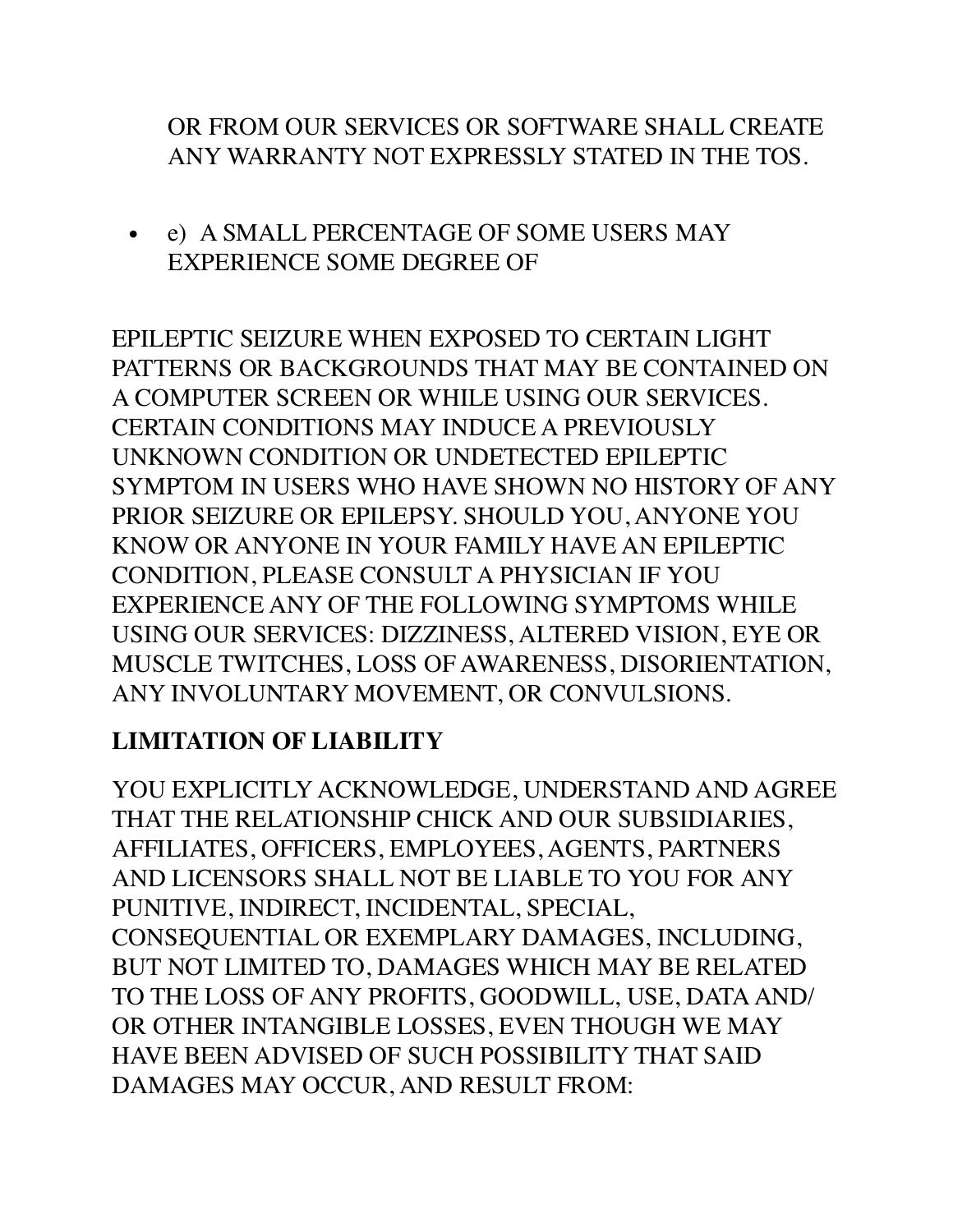- a) THE USE OR INABILITY TO USE OUR SERVICE;
- b) THE COST OF PROCURING SUBSTITUTE GOODS AND SERVICES;
- c) UNAUTHORIZED ACCESS TO OR THE ALTERATION OF YOUR TRANSMISSIONS AND/OR DATA;
- d) STATEMENTS OR CONDUCT OF ANY SUCH THIRD PARTY ON OUR SERVICE;
- e) AND ANY OTHER MATTER WHICH MAY BE RELATED TO OUR SERVICE.

#### **RELEASE**

In the event you have a dispute, you agree to releaseThe Relationship Chick (and its officers, directors, employees, agents, parent subsidiaries, affiliates, co-branders, partners and any other third parties) from claims, demands and damages (actual and consequential) of every kind and nature, known and unknown, suspected or unsuspected, disclosed and undisclosed, arising out of or in any way connected to such dispute.

#### **SPECIAL ADMONITION RELATED TO FINANCIAL MATTERS**

Should you intend to create or to join any service, receive or request any such news, messages, alerts or other information from our Services concerning companies, stock quotes, investments or securities, please review the above Sections Warranty Disclaimers and Limitations of Liability again. In addition, for this particular type of information, the phrase "Let the investor beware" is appropriate. The Relationship Chick's content is provided primarily for informational purposes,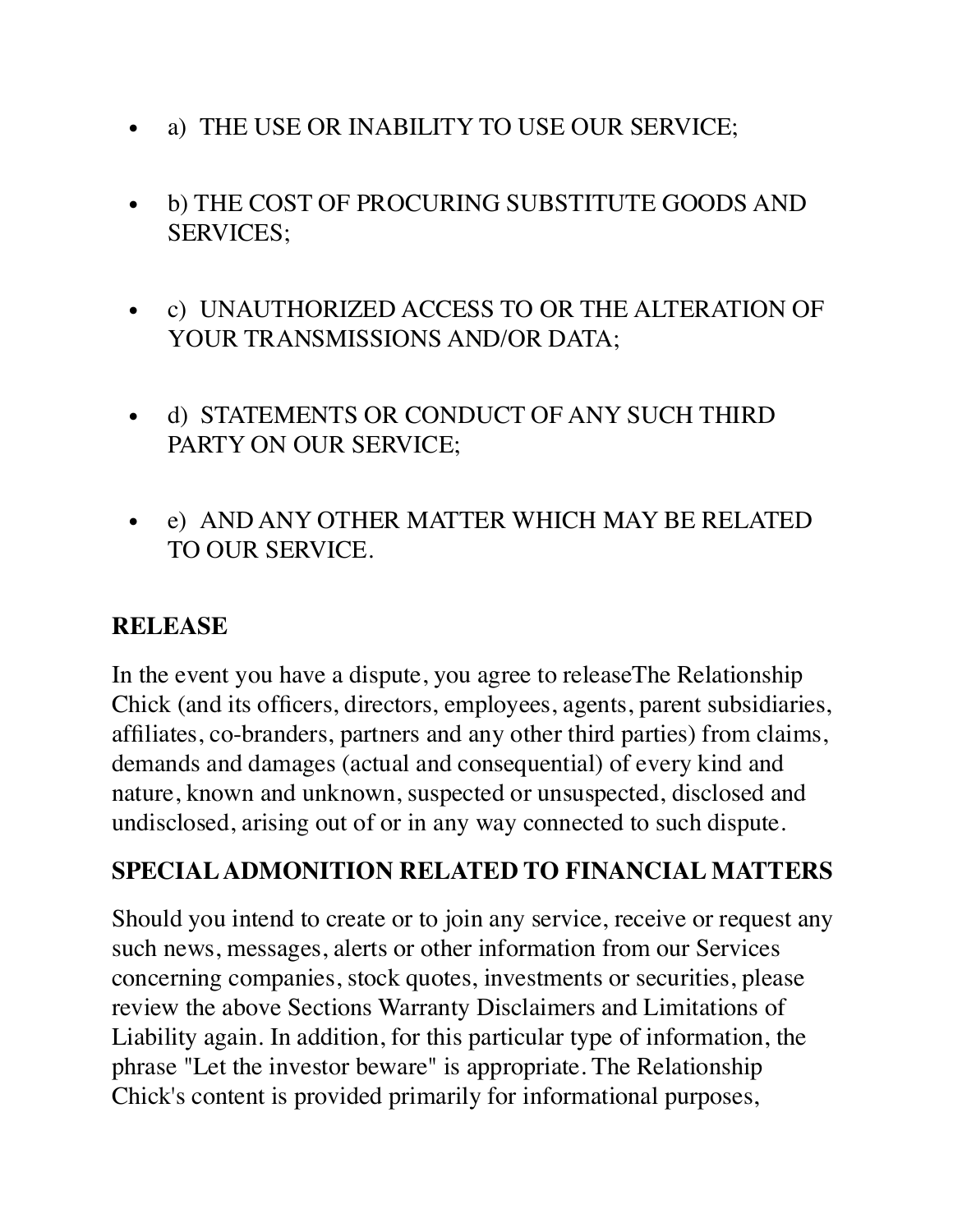and no content that shall be provided or included in our Services is intended for trading or investing purposes. The Relationship Chick and our licensors shall not be responsible or liable for the accuracy, usefulness or availability of any information transmitted and/or made available by way of our Services, and shall not be responsible or liable for any trading and/or investment decisions based on any such information.

### **EXCLUSION AND LIMITATIONS**

THERE ARE SOME JURISDICTIONS WHICH DO NOT ALLOW THE EXCLUSION OF CERTAIN WARRANTIES OR THE LIMITATION OF EXCLUSION OF LIABILITY FOR INCIDENTAL OR CONSEQUENTIAL DAMAGES. THEREFORE, SOME OF THE ABOVE LIMITATIONS OF SECTIONS WARRANTY DISCLAIMERS AND LIMITATION OF LIABILITY MAY NOT APPLY TO YOU.

# **THIRD PARTY BENEFICIARIES**

You herein acknowledge, understand and agree, unless otherwise expressly provided in this TOS, that there shall be no third-party beneficiaries to this agreement.

# **NOTICE**

The Relationship Chick may furnish you with notices, including those with regards to any changes to the TOS, including but not limited to email, regular mail, MMS or SMS, text messaging, postings on our website Services, or other reasonable means currently known or any which may be herein after developed. Any such notices may not be received if you violate any aspects of the TOS by accessing our Services in an unauthorized manner. Your acceptance of this TOS constitutes your agreement that you are deemed to have received any and all notices that would have been delivered had you accessed our Services in an authorized manner.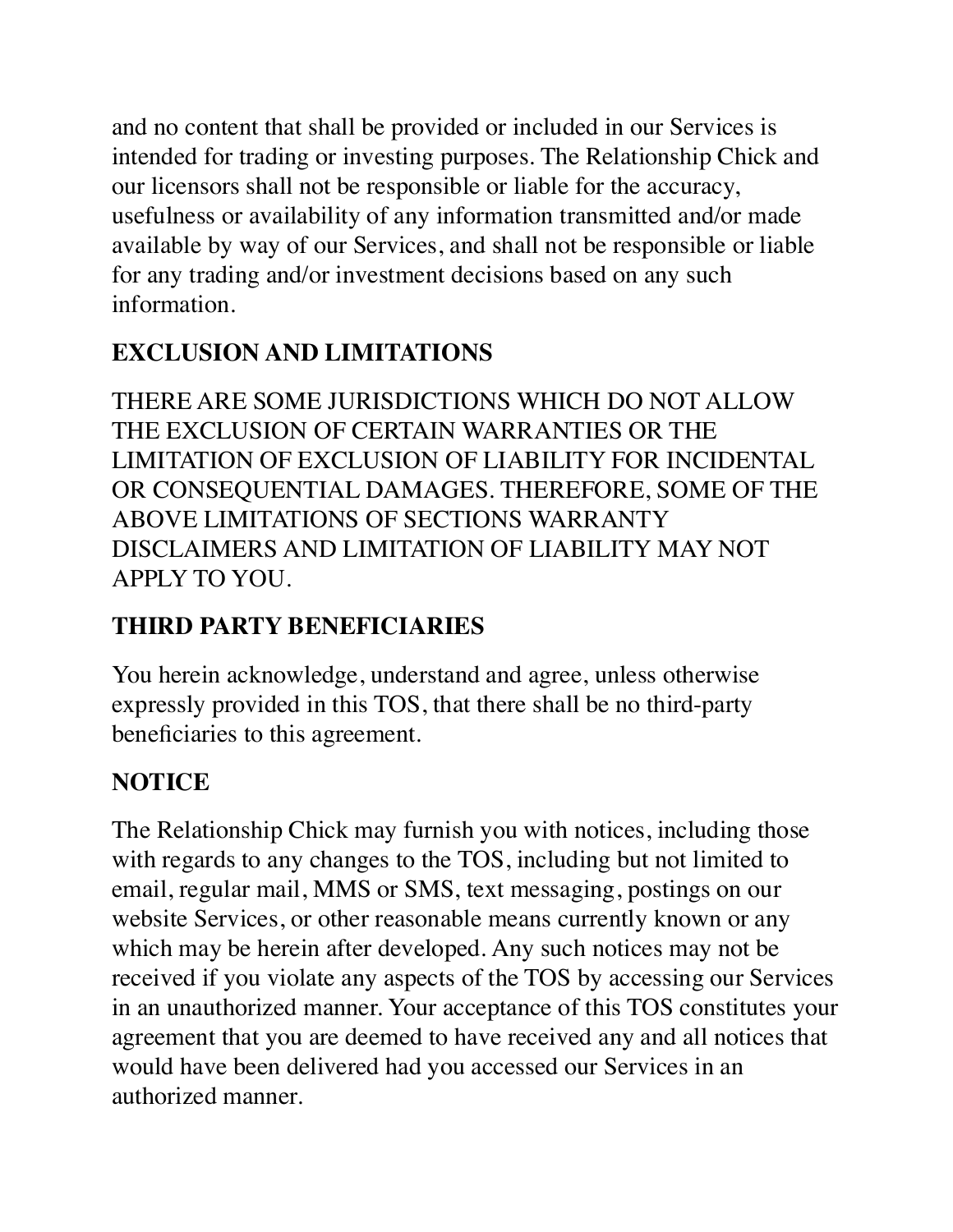#### **TRADEMARK INFORMATION**

You herein acknowledge, understand and agree that all of theThe Relationship Chick trademarks, copyright, trade name, service marks, and other The Relationship Chick logos and any brand features, and/or product and service names are trademarks and as such, are and shall remain the property of The Relationship Chick. You herein agree not to display and/or use in any manner the The Relationship Chick logo or marks without obtaining The Relationship Chick's prior written consent.

#### **COPYRIGHT OR INTELLECTUAL PROPERTY INFRINGEMENT CLAIMS NOTICE & PROCEDURES**

The Relationship Chick will always respect the intellectual property of others, and we ask that all of our users do the same. With regards to appropriate circumstances and at its sole discretion, The Relationship Chick may disable and/or terminate the accounts of any user who violates our TOS and/or infringes the rights of others. If you feel that your work has been duplicated in such a way that would constitute copyright infringement, or if you believe your intellectual property rights have been otherwise violated, you should provide to us the following information:

a) The electronic or the physical signature of the individual that is authorized on behalf of the owner of the copyright or other intellectual property interest;

b) A description of the copyrighted work or other intellectual property that you believe has been infringed upon;

c) A description of the location of the site which you allege has been infringing upon your work;

d) Your physical address, telephone number, and email address;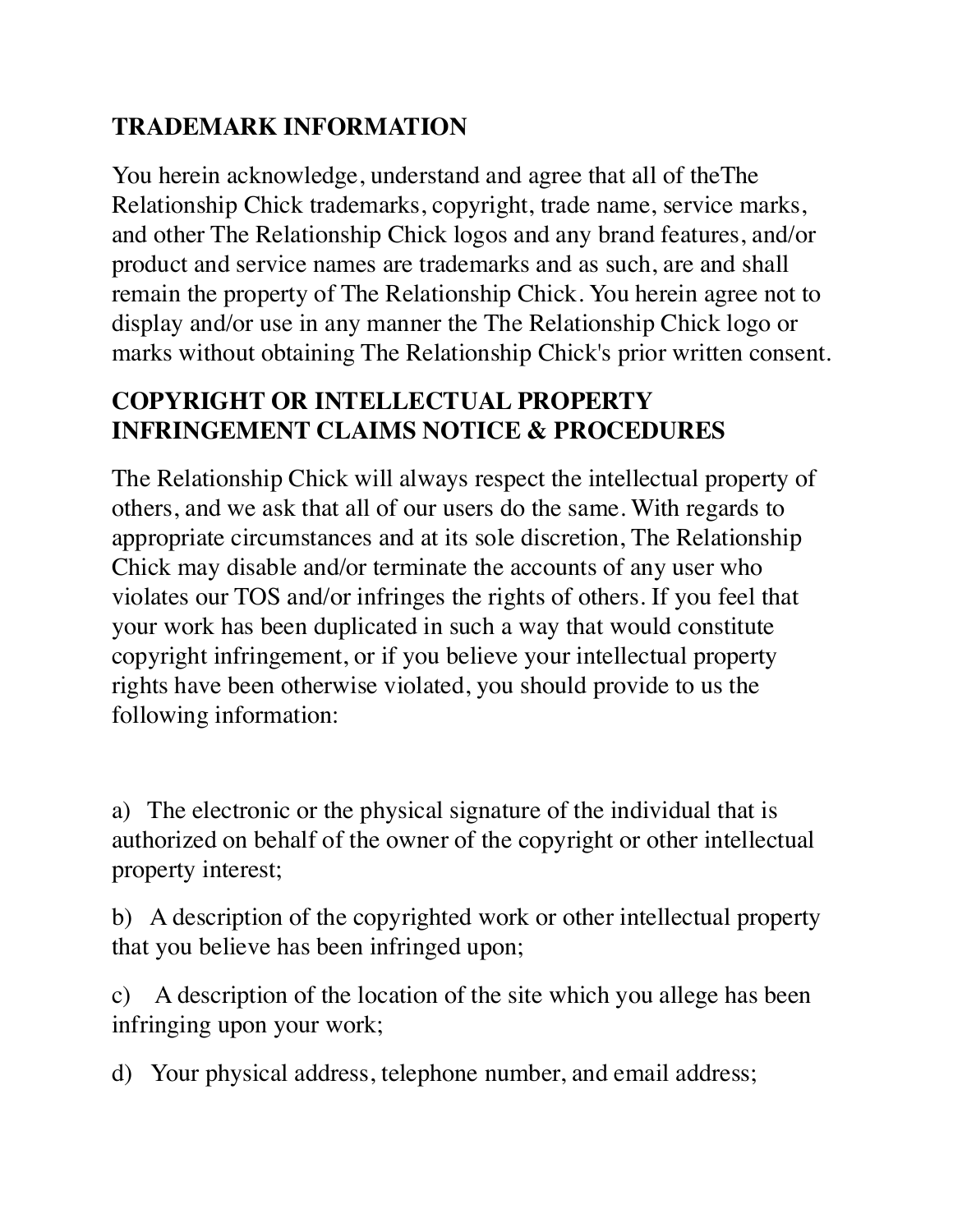e) A statement, in which you state that the alleged and disputed use of your work is not authorized by the copyright owner, its agents or the law;

f) And finally, a statement, made under penalty of perjury, that the aforementioned information in your notice is truthful and accurate, and that you are the copyright or intellectual property owner, representative or agent authorized to act on the copyright or intellectual property owner's behalf.

The The Relationship Chick Agent for notice of claims of copyright or other intellectual property infringement can be contacted as follows:

Mailing Address: The Relationship Chick

Attn: Copyright Agent PO Box 79371 Laguna Niguel, California 92607

Telephone: 949-420-9988 Email: Crys@therelationshipchick.com

# **CLOSED CAPTIONING**

BE IT KNOWN, that The Relationship Chick complies with all applicable Federal Communications Commission rules and regulations regarding the closed captioning of video content. For more information, please visit our website at The Relationship Chick.

# **GENERAL INFORMATION**

# **ENTIRE AGREEMENT**

This TOS constitutes the entire agreement between you and The Relationship Chick and shall govern the use of our Services, superseding any prior version of this TOS between you and us with respect to The Relationship Chick Services. You may also be subject to additional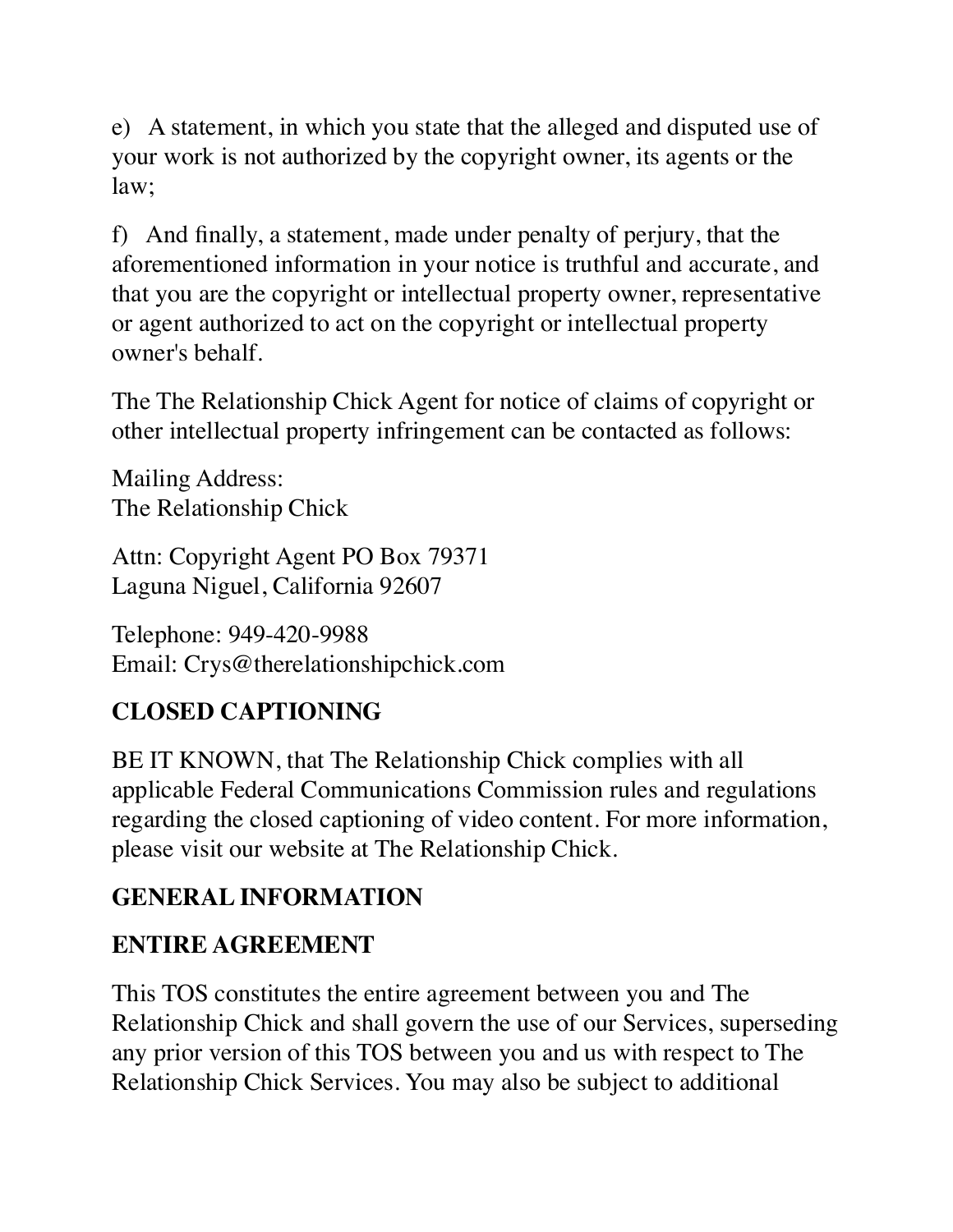terms and conditions that may apply when you use or purchase certain other The Relationship Chick Services, affiliate Services, third-party content or third-party software.

### **CHOICE OF LAW AND FORUM**

It is at the mutual agreement of both you andThe Relationship Chick with regard to the TOS that

the relationship between the parties shall be governed by the laws of the state of California without regard to its conflict of law provisions and that any and all claims, causes of action and/or disputes, arising out of or relating to the TOS, or the relationship between you and The Relationship Chick, shall be filed within the courts having jurisdiction within Orange County, California or the U.S. District Court located in said state. You and The Relationship Chick agree to submit to the jurisdiction of the courts as previously mentioned, and agree to waive any and all objections to the exercise of jurisdiction over the parties by such courts and to venue in such courts.

#### **WAIVER AND SEVERABILITY OF TERMS**

At any time, should The Relationship Chick fail to exercise or enforce any right or provision of the TOS, such failure shall not constitute a waiver of such right or provision. If any provision of this TOS is found by a court of competent jurisdiction to be invalid, the parties nevertheless agree that the court should endeavor to give effect to the parties' intentions as reflected in the provision, and the other provisions of the TOS remain in full force and effect.

#### **STATUTE OF LIMITATIONS**

You acknowledge, understand and agree that regardless of any statute or law to the contrary, any claim or action arising out of or related to the